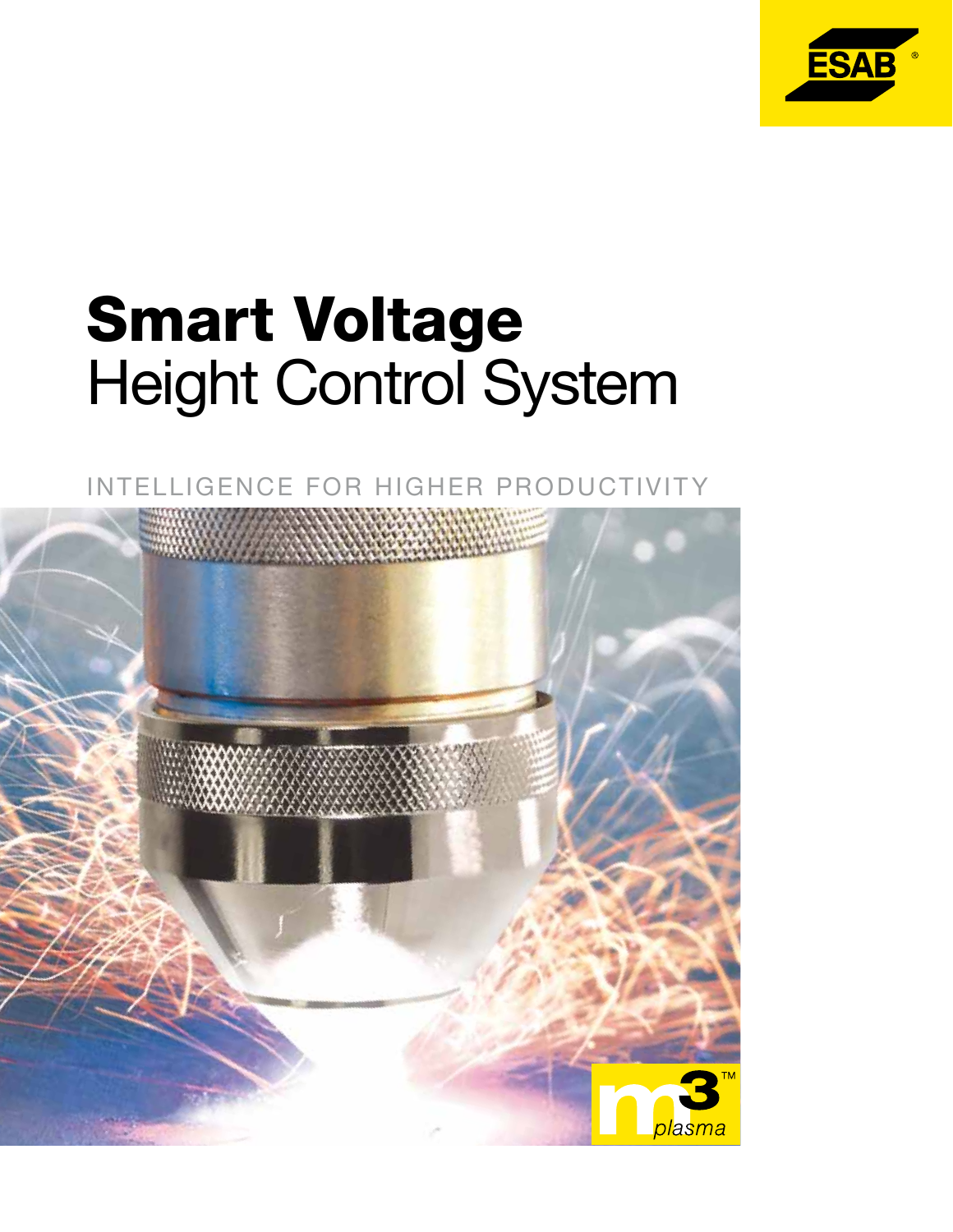Smart Voltage Height Control uses ESAB's PB-MB-1 plasma torch station, which features Pneumatically Balanced tool-tip sensing, Magnetic Breakaway crash protection, and a position encoder for accurate Z-axis control. This advanced torch station also includes an electrical touch-sensor that detects when the torch is in contact with the plate. This dual-sensor system provides the most accurate sensing of the plate surface, which is used as the reference for piercing and initial cutting height.

#### ESAB continues to advance Integrated Plasma and CNC Cutting Technology

ESAB first patented the electrode wear detection system in 1998, and was the first to introduce an arc voltage sample & hold system in 2001. Now Smart Voltage Height Control delivers consistent cut quality and maximum consumable life for the PT-36 Precision Plasmarc™ torch. By integrating height control functions, the plasma system, and the CNC, ESAB delivers the best, most automated system for maintaining plasma torch cutting height.

Engineered for consistent cut quality and maximum consumable life.

# Smart Voltage Height Control

#### • Improved Cut Quality

Smart Voltage Height Control automatically corrects the arc voltage as the electrode wears. Cutting height remains constant even as the arc gets longer. Cut quality is maintained because the correct cutting height is maintained.

#### **Maximum Consumable Life**

Unnecessary consumable changes are reduced because the torch stays at the correct height. The electrode can fully wear without the torch cutting closer and closer to the plate. Fewer crashes means fewer damaged nozzles.

#### • Lower Operating Cost

The result is better cut quality and consistency in all of your cut parts. Overall cost-per-part is reduced by maximizing consumable life and reducing production interruptions.

#### • Higher Productivity

Productivity improves by reducing interruptions and automating arc voltage corrections. Fewer consumable changes and more consitent cut quality result in more parts cut per shift.

#### Traditional Arc Voltage Control

All plasma cutting results in electrode wear, forming a divot on the electrode face where the arc attaches. Traditional voltage control simply maintains the same arc voltage by driving the torch lower toward the plate as the divot grows in depth. This keeps the arc the same length but puts the nozzle closer to the plate,





ESAB's PB-MB-1 High Speed Plasma Station for straight plasma cutting with the PT-36 Precision Plasmarc™ torch.

#### Smart Voltage Height Control



#### The Benefits of Integration

Smart Voltage Height Control is an important part of ESAB's Smart Cycle integrated plasma cutting system, a complete system technology exclusive to ESAB. As the technology leader in machine and process automation and the only total system supplier, ESAB is uniquely qualified to integrate the entire plasma cutting process.

changing edge quality and cut angle. Eventually the torch gets so close it starts to crash into the plate. Some operators manually increase the voltage to get more life out of the electrode, but most simply change the consumables.

### A Better Solution

With Smart Voltage Height Control, no operator intervention is required. The Vision T5 CNC's built-in process database sets the optimum cutting height. The system automatically adjusts the arc voltage over the life of an electrode in order to maintain consistent cutting height.

Edge quality and cut angle are most influenced by nozzle to plate distance, so keeping torch standoff constant improves part quality and consistency.

Keeping the torch at a constant height also eliminates premature consumable changes, so each electrode is used for the maximum life possible.

#### Flexible Solution

Smart Voltage height Control works on mild steel, stainless steel, and Aluminum. It works with dry cutting, under water cutting, and water injection cutting. It handles multiple torches simultaneously. And it's available with ESAB's VBA Global PRO plasma bevel cutting station when straight cutting.

#### Features and Benefits